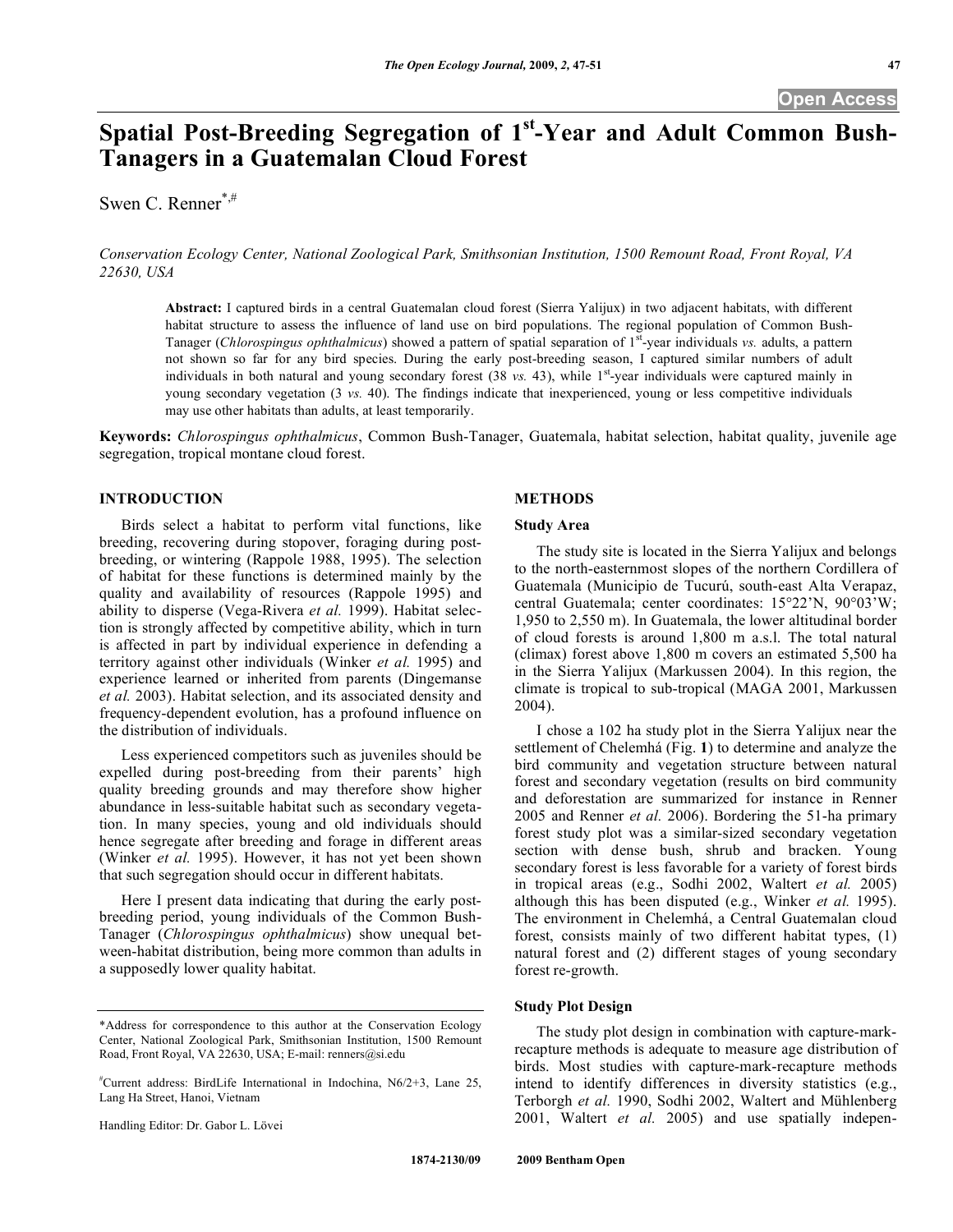

**Fig. (1).** Localities of 1st-year and adult captures of *Chlorospingus ophthalmicus*; study plot design with distribution of the 12 net-lines (*small letters*) and transects (*capital letters*, *italics*); *black outline* indicates 100 m buffer distance from transect point or mist net localities. Note, through projection of the 3D slope to 2D image, some net lines and transects appear closer to each other on map than they are; this is particularly true for the young secondary forest area.

dent samples to reduce pseudo-replication (Hurlbert 1984). Secondary forest and natural forest sample sites are separated by at least 250 m, but typically more than 5,000 m. Contrastingly, habitat selection can be revealed simply by plots of density in adjacent habitats or located closely to each other (Morris 2003). Thus, the two 51-ha plots in Chelemhá (natural forest *vs*. young secondary forest) are well suited to test the distribution of Common Bush-Tanagers in two different habitats.

#### **Surveying Methods**

 Bird surveys employing standardized mist netting were conducted during the main breeding season between March and September in 2001 and 2002. In the Sierra Yalijux, the Common Bush-Tanager is breeding mainly in May (own observations) and  $1<sup>st</sup>$ -year individuals are present from about late May to July (own data). I established six mist net lines in each part of the study plot, six in natural forest and further six in secondary vegetation (Fig. **1**). All net lines were distributed randomly along a path with distances between 100 and 900 m. Each net line consisted of eight nets, with each net 12.0 m long and 2.5 m high. I kept a distance of 12 m gaps between nets. Nets were opened for 8.5 h per capture day. I captured for two days at each line in 2001 and for four days in 2002 with a total of 4,896 net hours (hours as per 12 m net). Each capture day at any given net line was separated by at least two weeks. Bird identification was made using Howell and Webb (1995). During mist-netting procedures, each individual was banded with an individually numbered,

aluminum leg band for capture-mark-recapture experiments. Body mass of each individual was determined with spring scales (Pesola 100 g) weighing the bird in a clean and airy cotton bag and subtracting the bag's mass afterwards. Differences in numbers of adults  $vs. 1<sup>st</sup>$ -year birds were compared with the non-parametric Mann-Whitney-U-Test, with the significance level set to  $P = 0.05$ . Capture sequence was altered between natural forest and young secondary forest to sample both habitats during the breeding and nonbreeding seasons. The capture effort was equal in both habitats and conducted at the same time intervals.

# **Common Bush-Tanager Plumage Characteristics and Biology**

In Central America, the Common Bush-Tanager  $1<sup>st</sup>$ -year individuals (young fledged in about May of any given year) are easily distinguishable from adults by their different plumage until late post-breeding (Howell and Webb 1995). In the study region,  $1<sup>st</sup>$ -year Common Bush-Tanager were distinguishable and present from late May until July. After that period, they had undergone post-juvenile molt, rendering them indistinguishable from adults. Heads of immature individuals are more olive and throats and underparts are washed and appear less colorful than those of adults (Howell and Webb 1995).

 Common Bush-Tanagers are frequent residents in Central American rainforest between 1,000-3,500 m and sometimes move to lower elevations during northern winter. They are abundant in closed and open forests but rare or absent in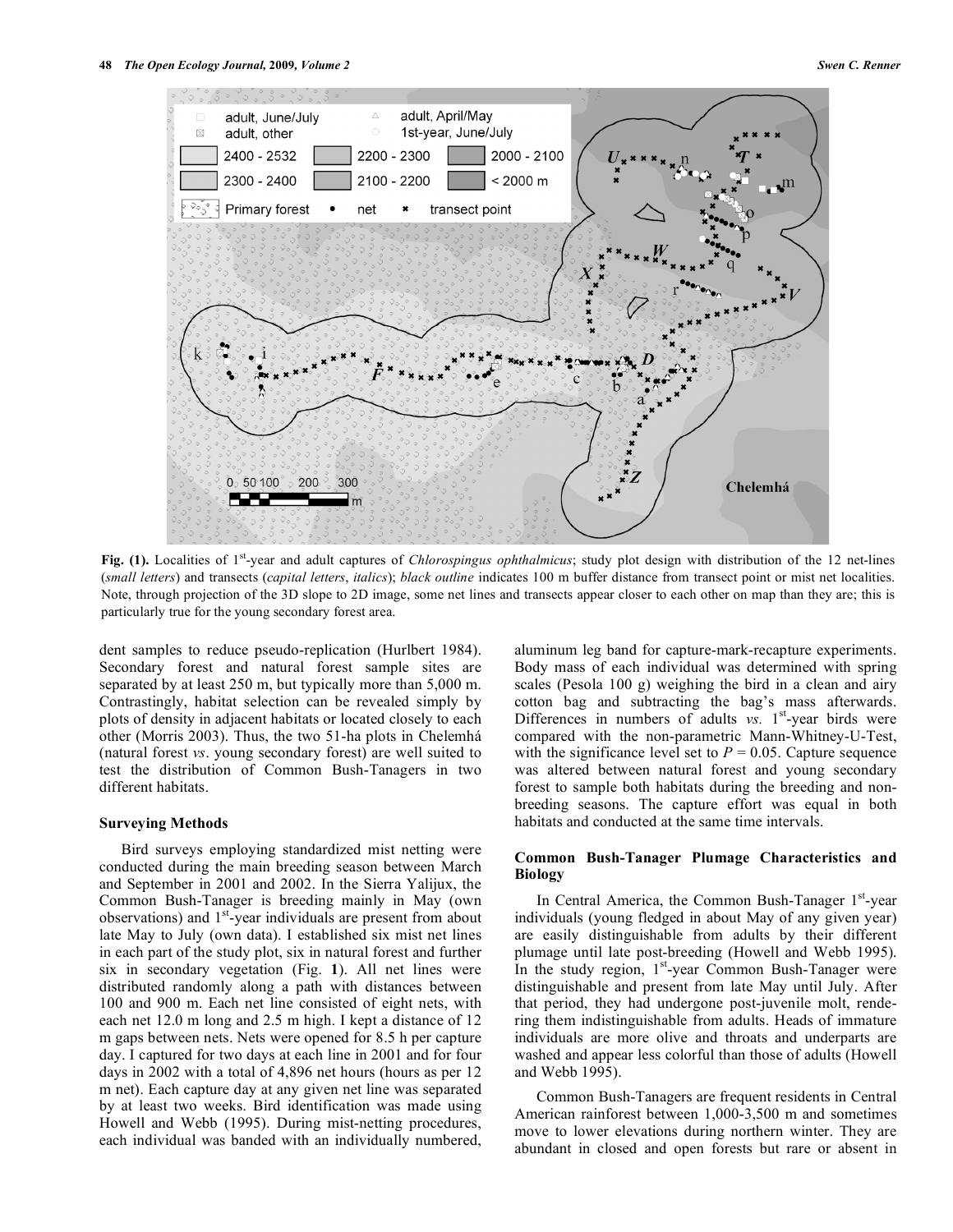arable land and farmland without denser vegetation or bushes. Some Common Bush-Tanagers occur in flocks during their non-breeding season in the study area.

## **RESULTS**

## **Capture-Mark-Release**

 I captured Common Bush-Tanagers 218 times in total in all 12 mist net lines over the two breeding and post-breeding seasons in 2001 and 2002 (Table **1**). Of these, I banded 148; the remainders were recaptures, or birds released prior to banding for different reasons (see below for recaptures).

 While I captured similar numbers of adult individuals in natural forest and the bordering secondary vegetation (38 *vs.* 43 1st captures, respectively; Table **1**, Fig. **1**), 1st-year individuals were captured significantly more often in secondary vegetation (3 *vs.* 40,  $P = 0.02$ ). The remaining captures (24) were not aged since captured when age determination was no longer possible.

 Adult Common Bush-Tanagers were almost absent in young secondary forest during June/July. Hence, while adults were quite abundant prior to and after breeding in young secondary forest, very few adults were present in young secondary forest during the presence of  $1<sup>st</sup>$ -year individuals (June/July; Fig. **1**). I recorded adults only once at net line 'm' in young secondary forest in June/July (Fig. **1**) within a troop of  $1<sup>st</sup>$ -year individuals.

# **Recaptures**

 I recaptured 13 Common Bush-Tanager individuals in total (of which some were recaptured twice or more, Table **1**). Same-day recaptures were excluded from analyses since these same-day recaptures occurred in the same or the immediately neighboring nets in the same net line.

 Twelve individuals were recaptured within 150 m from the original capture site. The body mass of these 12 recaptures (11 out of these with body mass from capture and recapture) did not change significantly and the mean body mass of all 1<sup>st</sup>-captures was 17.02 g ( $\pm$  3.1 s. d.); mean body mass of the same individuals at final recapture increased slightly to 17.56 g  $(\pm 3.4 \text{ s. d.})$ . One banded individual (Ring # 030-056) captured on 17 July 2001, identified as a  $1<sup>st</sup>$  year bird, at the young secondary forest net line 'm', was recaptured about 1,000 m away (Fig. **1**) on 17 April 2002 at the natural forest net line 'a' and lost 51 % of the original body mass (16.5 g  $\rightarrow$  8.5 g). None of the other individuals recaptured change their habitat type (seven were captured and recaptured in young secondary forest, five in natural forest).

# **DISCUSSION**

 This study establishes significant differences in habitat distribution of adult and  $1<sup>st</sup>$ -year Common Bush-Tanager. During post-breeding, adult birds were distributed in natural as well as young secondary forest in similar numbers, while young birds were found mainly in secondary forest. Such a difference in distribution has not been shown before. Young birds disperse after breeding and may be forced by adults to leave their native habitats and search for foraging areas elsewhere (e.g., Winker *et al.* 1995, Moller 1995). Agespecific distribution and habitat selection are two still hardly understood processes in ecology (Walters 2000, Skarpaas *et al.* 2005).

**Table 1. Initial Captures for 1st-Year Individuals and Adult Common Bush-Tanager per Net Line in the Sierra Yalijux** 

|                               | Adult                |                  | $1st$ -year      |                  | Undetermined         | Total                           |
|-------------------------------|----------------------|------------------|------------------|------------------|----------------------|---------------------------------|
| Net line                      | $1^{\rm st}$ Capture | Recapture        | $1st$ Capture    | Recapture        | $1^{\rm st}$ Capture | (1 <sup>st</sup> Captures only) |
| <b>Natural Forest</b>         |                      |                  |                  |                  |                      |                                 |
| a                             | $\overline{9}$       | 6                | 1                | $\mathbf{0}$     | $\boldsymbol{0}$     | 10                              |
| b                             | 13                   | 1                | $\boldsymbol{0}$ | $\mathbf{0}$     | $\boldsymbol{0}$     | 13                              |
| $\mathbf c$                   | 3                    | $\boldsymbol{0}$ | 1                | $\mathbf{0}$     | $10\,$               | 14                              |
| e                             | $\overline{2}$       | $\boldsymbol{0}$ | $\mathbf{0}$     | $\mathbf{0}$     | 6                    | $\,8\,$                         |
| $\rm i$                       | $\tau$               |                  |                  | $\boldsymbol{0}$ | $\boldsymbol{0}$     | $\,$ 8 $\,$                     |
| k                             | $\overline{4}$       |                  | $\boldsymbol{0}$ | $\boldsymbol{0}$ | $\boldsymbol{0}$     | $\overline{4}$                  |
| a-k                           | 38                   | 9                | 3                | $\boldsymbol{0}$ | 16                   | 57                              |
| <b>Young Secondary Forest</b> |                      |                  |                  |                  |                      |                                 |
| m                             | 17                   | $\boldsymbol{0}$ | $10\,$           | $\mathbf{0}$     | 3                    | $30\,$                          |
| n                             | $\mathbf{3}$         | $\boldsymbol{0}$ | 6                | $\overline{0}$   | $\overline{0}$       | 9                               |
| $\mathbf{o}$                  | 14                   | $\overline{4}$   | 21               | $\overline{4}$   | 3                    | 38                              |
| p                             | $\overline{4}$       | $\boldsymbol{0}$ | $\mathbf{0}$     | 1                | 1                    | 5                               |
| q                             | $\overline{0}$       | $\overline{2}$   | $\mathbf{1}$     | $\mathbf{0}$     |                      | $\overline{2}$                  |
| $\mathbf{r}$                  | 5                    | $\overline{c}$   | $\overline{2}$   | $\mathbf{0}$     | $\boldsymbol{0}$     | $\overline{7}$                  |
| m-r                           | 43                   | $\,8\,$          | $40\,$           | 5                | 8                    | 91                              |
| Total                         | 81                   | 17               | 43               | 5                | 24                   | 148                             |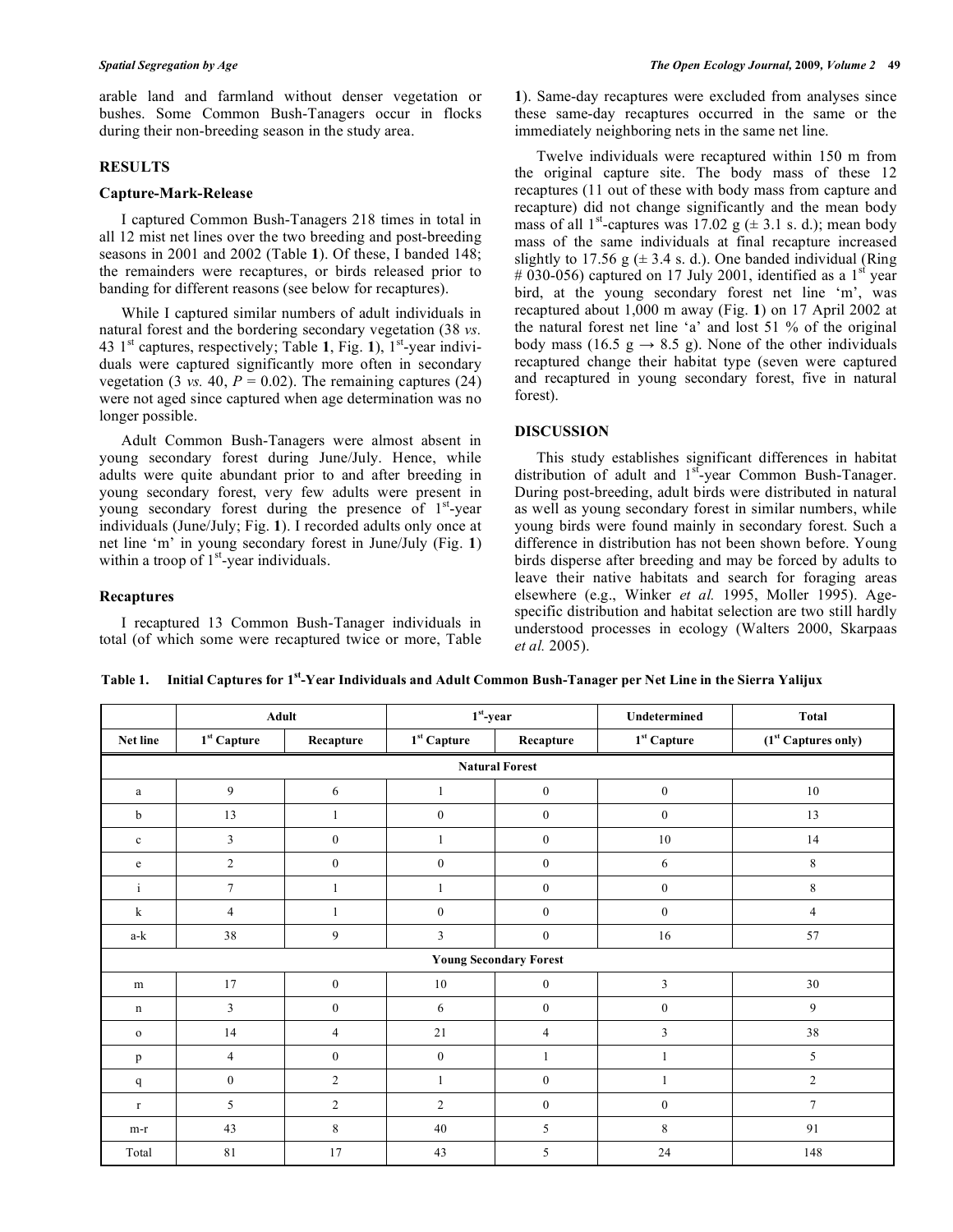The observed differences in distribution between old and young birds could have several explanations: (1) adults expelling  $1<sup>st</sup>$ -years from natural forest habitats (e.g., Fretwell 1972); (2) different resource needs of  $1<sup>st</sup>$ -year individuals that are only present in young secondary forest (Vega-Rivera *et al.* 1999); (3) different breeding success in the two habitats; and/or (4) different foraging success (Rappole 1988). The methods applied do not enable me to distinguish between these possibilities. Since Common Bush-Tanagers are quite aggressive (judging from their behavior during capture) and mobile (recaptures up to 1 km), it is likely that either adults expel  $1<sup>st</sup>$ -year individuals from natural forest, or that food resources needed by  $1<sup>st</sup>$ -year individuals are more abundant in young secondary forest during the early postbreeding period. The expelling behavior would support an Ideal Despotic Distribution Theory (Fretwell 1972), which states that inexperienced or less competitive individuals should be expelled from higher quality habitat. These individuals are typically found in less-suitable habitats. While plankton (e.g., Lampert *et al.* 2003) and invertebrates (e.g., Ohashi and Yahara 2002) typically follow an ideal free distribution, many vertebrate species conform to a despotic distribution, including Spotted Owls (*Strix occidentalis*; Franklin *et al.* 2000, Zimmermann *et al.* 2003) and Common Cranes (*Grus grus*; Bautista *et al.* 1995). However, this prediction has not been rigorously tested, since observations of interactions have not been available, or observation of spatial distribution by different age classes was limited. If juveniles are all found in one habitat while adults in another one, we can assume, that the first is less suitable than the second (compare Fretwell 1972).

 Habitat selection and post-breeding foraging are relevant for the understanding of dispersal and related ecological processes in conservation (Skarpaas *et al.* 2005). Factors determining habitat selection are numerous and controversial, but include density effects (e.g., Morris 2003), patch size (e.g., Moller 1995), habitat quality (e.g., Winker *et al.* 1995), fitness (Greene and Stamps 2001, Haugen *et al.* 2006), and competition (e.g., Winker *et al.* 1995, Skarpaas *et al.* 2005).

 Age separation is an important issue for conservation. The key reproductive generations of Common Bush-Tanagers are found in habitat types considered as less important for conservation in the region (K. Eisermann and D. Unger, pers. com. 2005). This implies older secondary vegetation with dense bushes is also essential for the most abundant species in the Sierra Yalijux. The at least temporary stop-over of young Common Bush-Tanagers in habitat types less valuable for conservation needs to be reconsidered in any future local conservation strategy, to guarantee the long-term survival of this species.

#### **ACKNOWLEDGEMENTS**

 I would like to thank Kepa Solozabal, Andrea Nájera, David Unger, Maria Máñez-Costa, Petra Maass, Michael Markussen, Armin Schumacher, Vera and Markus Reinhard, Michael Mühlenberg, and Sabine Fischer, who where involved in some or another way in the field work. The *Deutsche Forschungsgemeinschaft* (DFG Gz GraKo 642/1) and the *Gesellschaft für Tropenornithologie* (gto) provided funding for the study and CONAP research permits (CONAP # 1392001). John Rappole gave some thoughtful comments and input on the topic, and Matthias Waltert, Marcela Suárez-Rubio, Friederike Woog, as well as three unknown reviewers gave valuable comments on the manuscript. The Chelemhatecos always welcomed me, and made me feel at home in their huts and forests.

## **REFERENCES**

- Bautista, LM, Alonso, JC & Alonso, JA (1995) A field test of ideal free distribution in flock-feeding Common Cranes. *Journal of Animal Ecology*, 64, 747-757.
- Dingemanse, NJ, Both, C, van Noordwijk, AJ, Rutten, AL & Drent, PJ (2003) Natal dispersal and personalities in Great Tits (*Parus major*). *Proceedings of the Royal Society Series B*, 270, 741-747.
- Franklin, AB, Anderson, DR, Gutiérrez, RJ & Burnham, KP (2000) Climate, habitat quality, and fitness in northern spotted owl populations in northwestern California. *Ecological Monographs*, 70, 539-590.
- Fretwell, SD (1972) Populations in a seasonal environment. *Monographs of Population Biology*, 5. Princeton University Press, Princeton.
- Greene, CM, & Stamps, JA (2001) Habitat selection at low population densities. *Ecology*, 82, 2091-2100.
- Haugen, TO, Winfield, IJ, Vøllestad, LA, Fletcher, JM, James, JB & Stenseth, NC (2006) The ideal free pike: 50 years of fitnessmaximizing dispersal in Windermere. *Proceedings of the Royal Society Series B*, 273, 2917-24.
- Howell, SNG & Webb, S (1995) A guide to the birds of Mexico and Northern Central America. Oxford University Press, Oxford.
- Hurlbert, SH (1984) Pseudo-replication and the design of ecological field experiments. *Ecological Monographs*, 54, 187-211.
- Lampert, W, McCauley, E & Manly,  $\overline{B}FJ(2003)$  Trade-offs in the vertical distribution of zooplankton, ideal free distribution with costs? *Proceedings of the Royal Society Series B*, 270, 765-773.
- MAGA (2001) Mapas digitales a escala 1, 250,000 elaborados por el Sistema de Información Geográfica (SIG-MAGA). Ministerio de Agricultura, Ganadería y Alimentación (MAGA), Guatemala.
- Markussen, M (2004) Waldkonversion und Bodendegradation in Bergnebelwaldgebieten Guatemalas (Alta Untersuchungen zur Biodiversitätsforschung unter besonbderer Berücksichtigung der landschaftsökologsichen Kompartimente in<br>sensiblen Ökosystemen Niedersächsische Staats- und sensiblen Ökosystemen. Niedersächsische Staats- und Universitätsbibliothek, Göttingen, Germany.
- Moller, AP (1995) Developmental stability and ideal despotic distribution of Blackbirds in a patchy environment. *Oikos*, 72, 228-234.
- Morris, DW (2003) Toward an ecological synthesis, a case for habitat selection. *Oecologia*, 136, 1-13.
- Ohashi, K & Yahara, T (2002) Visit larger displays but probe proportionally fewer flowers, counterintuitive behavior of nectar-collecting bumblebees achieves an ideal free distribution. *Functional Ecology*, 16, 492-503.
- Rappole, JH (1988) Intra- and intersexual competition in migratory passerine birds during the non-breeding season. *Acta XIX Congressus Internationalis Ornithologici*, 19, 2308-17.
- Rappole, JH (1995) The ecology of migrant birds. A Neotropical perspective. Smithsonian Institution Press, Washington, DC.
- Renner, SC (2005) The Resplendent Quetzal (*Pharomachrus mocinno*) in the Sierra Yalijux, Alta Verapaz, Guatemala. *Journal of Ornithology*, 146, 79-84.
- Renner, SC, Waltert, M & Mühlenberg, M (2006) Comparison of bird communities in primary versus young secondary tropical montane cloud forest in Guatemala. *Biodiversity and Conservation*, 15, 1545-1575.
- Skarpaas, O, Shea, K & Bullock, JM (2005) Optimizing dispersal study design by Monte Carlo simulation. *Journal of Applied Ecology*, 42, 731-739.
- Sodhi, NS (2002) A comparison of bird communities of two fragmented and two continuous Southeast Asian rainforests. *Biodiversity and Conservation*, 11, 1105-19.
- Terborgh, J, Robinson, SK, Parker, TA, Munn, CH & Pierpont, N (1990) Structure and organization of an Amazonian forest bird community. *Ecological Monographs*, 60, 213-238.
- Vega-Rivera, JH, McShea, WJ, Rappole, JH & Haas, CA (1999) Post breeding movements and habitat use of adult Wood Thrushes in northern Virginia. *The Auk*, 116, 458-466.